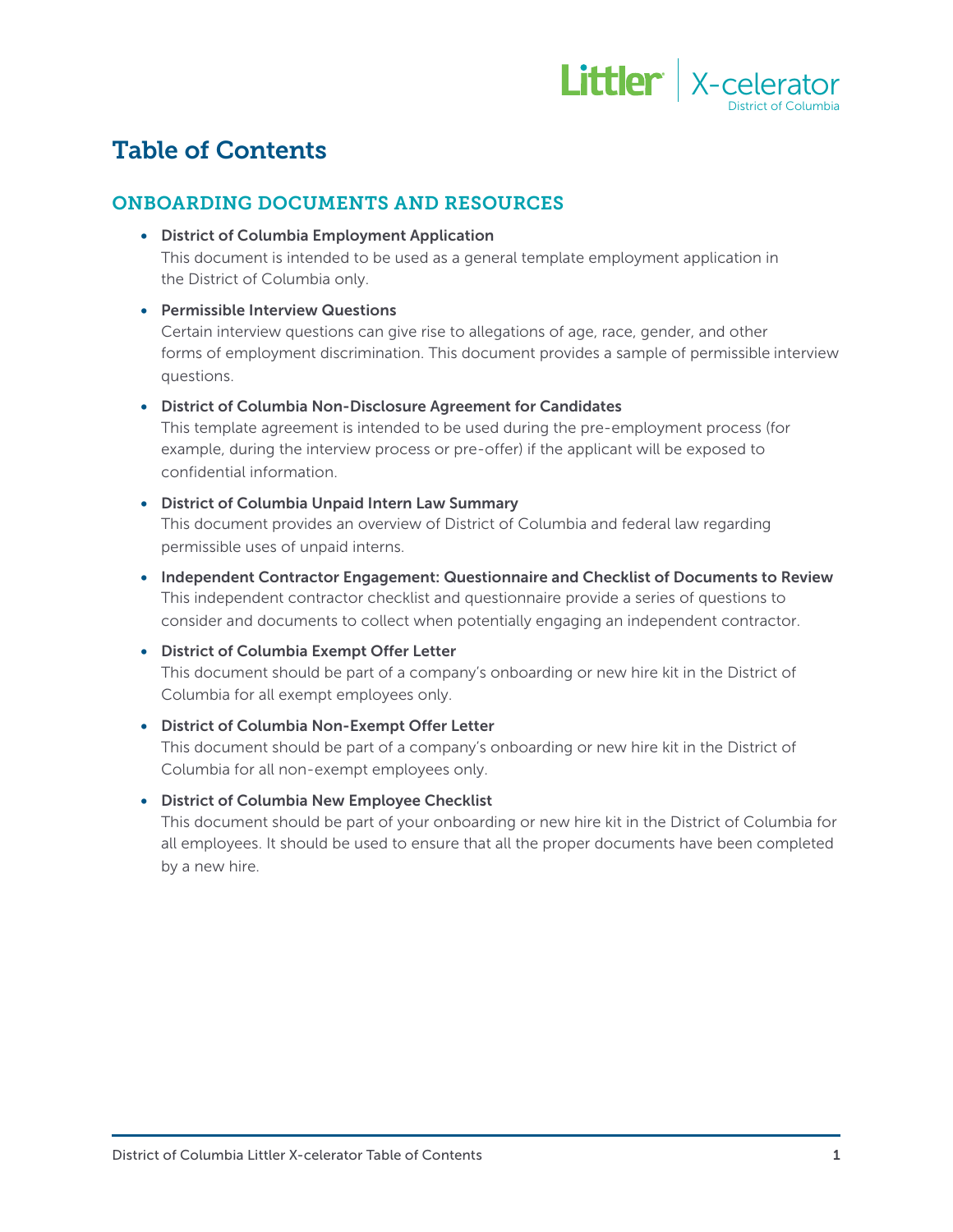

# CONTINUING EMPLOYMENT DOCUMENTS AND RESOURCES

#### • District of Columbia Personnel File Guidance

This checklist provides a list of documents District of Columbia employers are advised to include in an employee's personnel file. It also describes the manner in which these documents should be maintained.

#### • Sample District of Columbia EEO and Accommodations Policy

This template equal employment opportunity policy summarizes the employer's commitment to diversity, including its refusal to tolerate discrimination and harassment and its prohibition against retaliation. The policy also addresses accommodations for pregnancy, childbirth and related conditions, as well as for victims of domestic violence, sexual assault or stalking.

#### • Performance Review

This employee performance review should be completed by the employee's manager or supervisor at least once per year. It allows the employee's manager or supervisor to assess the employee's performance during the year or past performance period. The performance review should be signed by the employee and the employee's manager or supervisor. An original copy should be kept by the company in the employee's personnel file and copies should be given to the employee and the employee's manager or supervisor.

#### • Disciplinary Notice

This disciplinary notice should be used to document verbal or written warnings given to employees regarding unsatisfactory areas of their job performance, which the employee must correct in order to avoid further disciplinary action, up to and including termination. The notice should be signed by the employee and the employee's manager or supervisor. An original copy should be kept by the company in the employee's personnel file and copies should be given to the employee and the employee's manager or supervisor.

#### • Performance Improvement Plan (PIP)

This document should be provided to an employee whose job performance is unsatisfactory. The purpose of this PIP is to confirm the company's expectations for the employee (in as much detail as possible) going forward and to ensure immediate, significant and sustained improvements in the areas described in the document. The goals set forth in the PIP must be reasonable. The PIP should be signed by the employee and the employee's manager or supervisor. An original PIP should be kept by the company in the employee's personnel file and copies should be given to the employee and the employee's manager or supervisor.

#### • District of Columbia Leaves of Absence Guide

This document is a quick reference guide to determine which leaves of absences apply to companies with a certain number of employees under District of Columbia law.